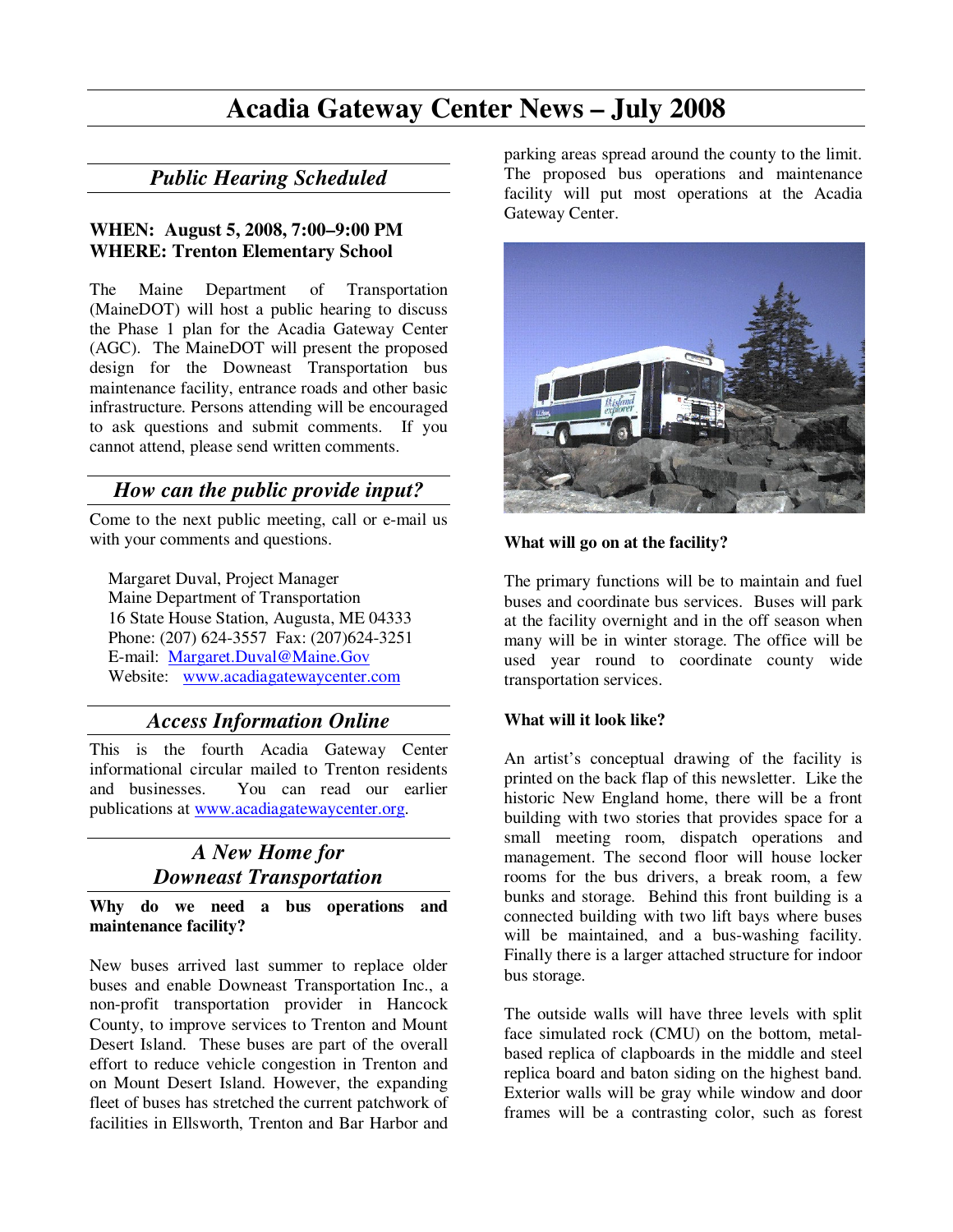green or sea blue. The office building will include dormers and skylights.

#### **Will we be able to park-and-ride from the Acadia Gateway Center?**

For the first few years of operations the Acadia Gateway Center will not have an inter-modal center. However residents will have the opportunity to use the facility as a park-and-ride lot to catch buses to MDI and Ellsworth or carpool to Bangor. A small reception area in the front office will be available for people waiting to make connections.

#### **When will this facility be opened?**

Phase 1 should be substantially completed in less than two years, with occupancy occurring in the spring of 2010. It is possible that the park and ride lot will be available sooner.

#### **What Will be Built and When?**

There are four phases to the project. The first phase, including basic infrastructure, some commuter and staff parking, utilities and the bus maintenance facility is now projected for completion in 2010.



Phase 2 (targeted completion date: 2012) would include the construction of the transit facility, National Park information and pass sales, regional chamber of commerce information area and restrooms.

Phase 3, (targeted completion date: 2012) would include the construction of expanded National Park Service information areas. The park's Hulls Cove Visitor Center in Bar Harbor would continue to operate, while the park's smaller information center on Thompson Island may be closed when its functions move to the AGC.

Phase 4, would consist of educational theaters and auxiliary space on the site, if viable uses are identified. This phase is not scheduled, but is

included in the overall site plan should conditions merit future funding.

#### **Will This Slow Traffic Even More in Trenton?**

Any new entrance or driveway onto Route 3 can slow traffic. Initial estimates of traffic in and out of the Phase 1 facility are quite modest, consisting of buses, employees and a small number of park-andride users. Based on these estimates the phase 1 facility will have dedicated turning lanes but will not have a traffic light. Traffic separation and turning lanes will prevent traffic from backing up behind left-turning traffic. Design plans include double lanes on the approach to the light that will reduce the length of backups and the time it takes to clear the intersection. Phase 2, planned for completion in 2012 will include additional traffic analysis and appropriate measures to balance safe access and traffic flow.

#### **How is this Project Financed?**

Phase 1 is financed through a combination of federal and state funds. The Federal Transit Administration (FTA) is providing the single largest contribution in support of the expansion of mass transit services. The National Park Service is also a major contributor using park entrance fees and the "transit in the parks" initiative. The Maine Department of Transportation has identified this as a priority in the next six year transportation plan and will be devoting considerable staff time and resources. State funds will be used to leverage the larger share being paid through the federal agencies. Finally, the Friends of Acadia provided funding at a critical juncture in order to place an option of the preferred location and to purchase the property prior to selling the front acreage to the Maine Department of Transportation. County and local funds are not being used to finance this project.

*Acadia Gateway Center Promotes Environmental Benefits* 

The design of the Acadia Gateway Center and the services that it will offer both follow a strong environmental ethic.

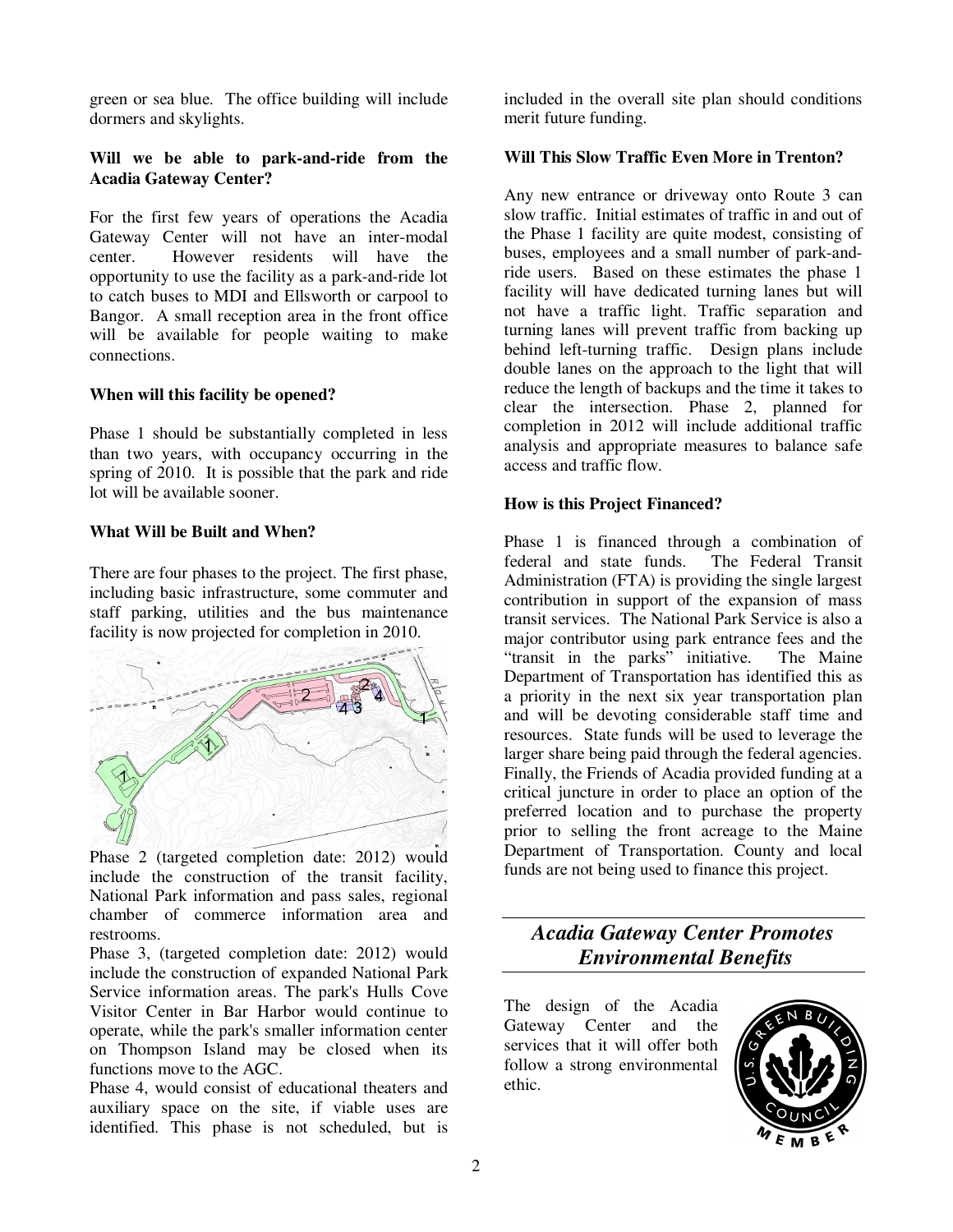LEED, standing for Leadership in Energy and Environmental Design, is a green building rating system, developed by the U.S. Green Building Council (USGBC). The USGBC sets environmental standards for homes, commercial buildings, schools and even entire subdivisions.

The plan for the first phase of the Acadia Gateway Center seeks to achieve the "Silver" standard for reducing environmental impacts including energy conservation, storm water runoff, emissions and control of light pollution. Achieving a silver rating is very ambitious for developments in rural Maine. This would be a first in Trenton, and one of a handful in eastern Maine. In order to attain this rating, the bus operations and maintenance facility will employ innovative systems for energy and water conservation, use fully-shielded exterior lighting to reduce light pollution and use non-toxic building materials to reduce the risk of chemical exposures to people working at the facility. A complete description of the LEED program is available online at **www.usgbc.org**.

The services provided by the Acadia Gateway Center are an even more important step toward a greener future. The bus facility in Trenton will provide residents and visitors with more opportunities to travel the area by bus or to park and collaborate in carpools. This should result in fewer vehicles on the road.

The recent spike in gasoline prices has dramatically increased use of buses, carpools, and vanpools, both locally and nationally. Downeast Transportation (DTI) ridership has more than doubled in the last

year and the DTI commuter buses are running very nearly full from Cherryfield, Franklin and Bangor.

The typical round-trip commute to Bangor from Trenton is 70 miles, costing roughly \$10 daily or \$200 monthly just for gasoline. Carpooling can reduce commuting costs by 50% or more. Local demand has risen to the extent that over 150 cars are using an ad hoc park-and-ride facility in Ellsworth, while others are using business parking lots throughout Trenton and MDI, often against the desires of the business owners. Having a parking facility that does not crowd local business parking lots will encourage car pooling and use of transit services.

A typical car emits the equivalent of four charcoal briquettes of carbon dioxide every mile driven. Downeast Transportation and Island Explorer buses remove thousands of cars from the roads every year.

In addition to reducing green house gases, fewer cars will contribute to less road noise and safer, less congested roads for Trenton residents. Locating the facility on Route 3 should draw visitors away from the Bayside Road and into Trenton's commercial areas.





East Elevation of the Phase One Bus Operations and Maintenance Facility